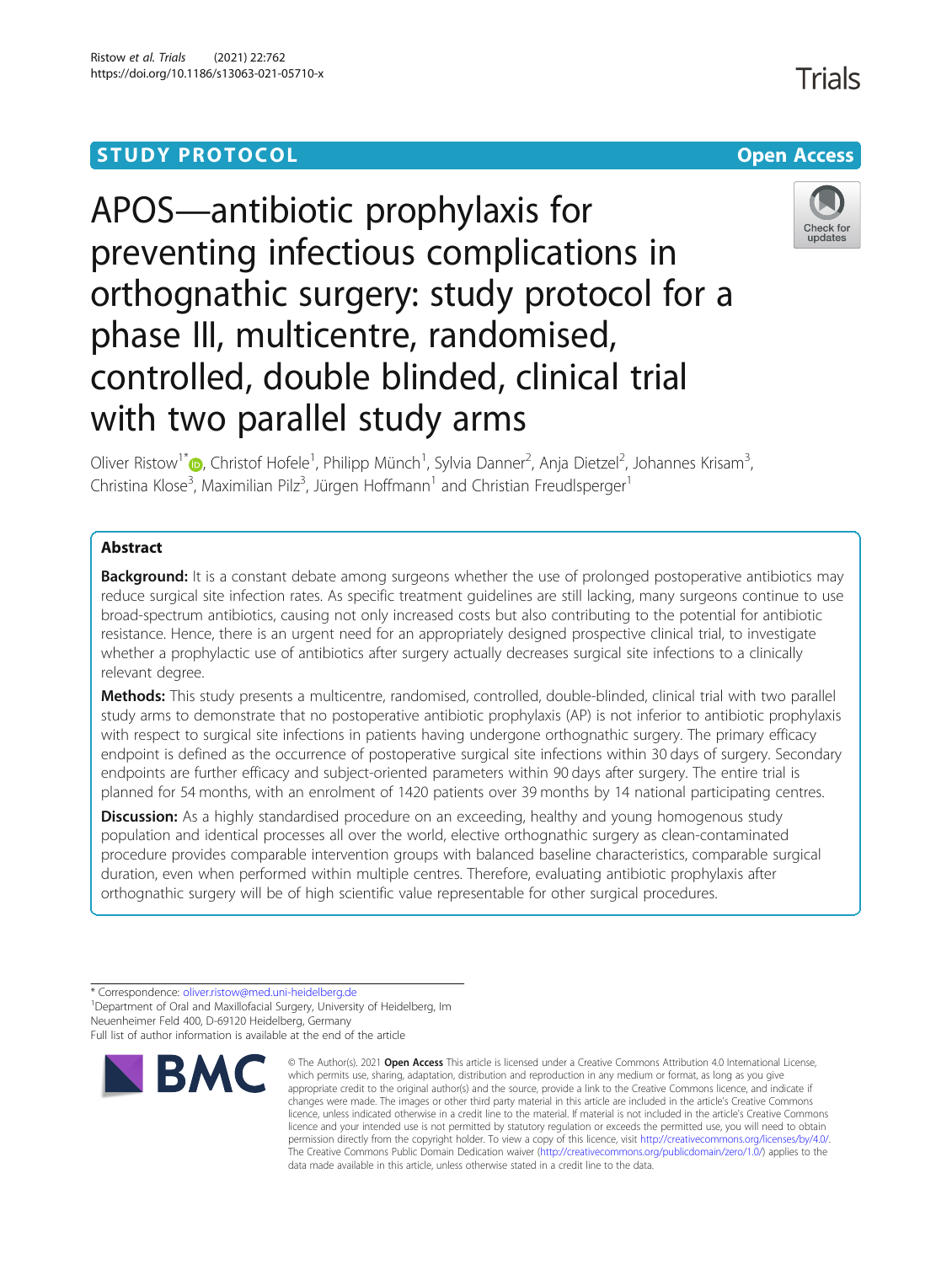Trial registration: DRKS—German Clinical Trials Register—[DRKS00022838](https://www.drks.de/drks_web/navigate.do?navigationId=trial.HTML&TRIAL_ID=DRKS00022838); EudraCT No. 2020-001397-30. Registered on 29 March 2021

Keywords: Antibiotic prophylaxis, Surgical site infection, Randomised controlled trial, Orthognathic surgery

### Administrative information

Note

The numbers in curly brackets in this protocol refer to SPIRIT checklist item numbers. The order of the items has been modified to group similar items (see [http://](http://www.equator-network.org/reporting-guidelines/spirit-2727-statement-defining-standard-protocol-items-for-clinical-trials/) [www.equator-network.org/reporting-guidelines/spirit-2](http://www.equator-network.org/reporting-guidelines/spirit-2727-statement-defining-standard-protocol-items-for-clinical-trials/) [727-statement-defining-standard-protocol-items-for](http://www.equator-network.org/reporting-guidelines/spirit-2727-statement-defining-standard-protocol-items-for-clinical-trials/)[clinical-trials/\)](http://www.equator-network.org/reporting-guidelines/spirit-2727-statement-defining-standard-protocol-items-for-clinical-trials/).

| Title $\{1\}$                                              | APOS - Antibiotic Prophylaxis for<br>preventing infectious complications in<br>Orthognathic Surgery: Phase III,<br>multicentre, randomised, controlled,<br>double blinded, clinical trial with two<br>parallel study arms                                                                                                                                                                                                                                                                                                                                                                                                                                                                                                                       |
|------------------------------------------------------------|-------------------------------------------------------------------------------------------------------------------------------------------------------------------------------------------------------------------------------------------------------------------------------------------------------------------------------------------------------------------------------------------------------------------------------------------------------------------------------------------------------------------------------------------------------------------------------------------------------------------------------------------------------------------------------------------------------------------------------------------------|
| Trial registration {2a and 2b}.                            | DRKS - German Clinical Trials Register -<br>DRKS00022838, registered 29. March<br>2021, https://www.drks.de<br>EudraCT No. 2020-001397-30                                                                                                                                                                                                                                                                                                                                                                                                                                                                                                                                                                                                       |
| Protocol version {3}                                       | 25-02-2021/Version 3                                                                                                                                                                                                                                                                                                                                                                                                                                                                                                                                                                                                                                                                                                                            |
| Funding {4}                                                | Non-commercial study funded by DFG<br>(Deutsche Forschungsgemeinschaft)<br>GZ: RI2813/3-1                                                                                                                                                                                                                                                                                                                                                                                                                                                                                                                                                                                                                                                       |
| Author details {5a}                                        | Oliver Ristow <sup>1</sup> , Christof Hofele <sup>1</sup> ,<br>Philipp Münch <sup>1</sup> , Sylvia Danner <sup>2</sup> , Anja<br>Dietzel <sup>2</sup> , Johannes Krisam <sup>3</sup> ,<br>Maximillian Pilz <sup>3</sup> , Kristina Klose <sup>3</sup> ,<br>Jürgen Hoffmann <sup>1</sup> , Christian<br>FreudIsperger <sup>1</sup><br>1 Department of Cranio-, Oral- and<br>Maxillofacial Surgery, University Hospital<br>Heidelberg, 69120 Heidelberg, Germany<br>2 Coordination Centre for Clinical Trials<br>(KKS), University Hospital Heidelberg,<br>69120 Heidelberg, Germany<br>3 Institute of Medical Biometry and<br>Informatics Department of Medical<br>Biometry (IMBI), University Hospital<br>Heidelberg, 69120 Heidelberg, Germany |
| Name and contact information<br>for the trial sponsor {5b} | Ruprecht-Karls-University Heidelberg,<br>Medical Faculty represented by<br>Universitätsklinikum Heidelberg and<br>Commercial Managing Director<br>Katrin Erk, Im Neuenheimer Feld 672,<br>69120 Heidelberg<br>Phone: 06221 / 56-7000, Fax: 06221 /<br>56-5925<br>E-Mail: Kaufmaennische-Direktion@med.<br>uni-heidelberg.de                                                                                                                                                                                                                                                                                                                                                                                                                     |
| Role of sponsor {5c}                                       | This is an investigator initiated clinical<br>trial funded by the German Research<br>Fundation (Deutsche<br>Forschungsgemeinschaft, DFG); grant<br>no.C RI2813/3-1. The funding body will<br>not play any role in the trial.                                                                                                                                                                                                                                                                                                                                                                                                                                                                                                                    |

## Introduction

## Background and rationale {6a}

Between 2000 and 2010, total global antibiotic consumption grew by more than 30% leading to increased resistance among common pathogens causing community and hospital-associated infections [[1\]](#page-14-0). In hospitals, the suboptimal use of broad-spectrum and postsurgical antibiotics remains prevalent. While presurgical antibiotic prophylaxis (AP) is the evidence-based standard for preventing surgical site infections (SSI), no evidence supports the use of postoperative prophylactic antibiotics [[2](#page-14-0)]. Note that although postoperative antibiotic application lasting longer than 24 h is considered as therapeutically approach  $[3]$  $[3]$  $[3]$ , this change in terminology has not been respected in world literature over the last decades [[4\]](#page-14-0). Currently, the amount of antibiotics given post-surgery is seven times higher as compared to pre-surgically administered antibiotics. This increases costs and contributes to the potential for antibiotic resistance [[5\]](#page-14-0). However, many surgeons continue to use postoperative antibiotics while definitive treatment guidelines are still lacking.

Dentofacial deformities affect approximately 20% of the world's population [\[6](#page-14-0)]. In 2012, about 10,000 patients have been hospitalised for orthognathic surgery (OS) alone in German university hospitals [\[7](#page-14-0)] not counting the approximately 10,000 OS which have been performed stationary on an outpatient basis. Direct communication of surgically mobilised osseous segments with the oral cavity, nasal cavity, or maxillary sinuses provides the basic rationale for the use of some type of antibiotic prophylaxis for these elective procedures (usually performed for 7 to 10 days), causing up to 160,000 postoperative antibiotic days per year [\[7](#page-14-0)]. However, there is a lack of evidence for the oftenadvocated antibiotic use after these elective procedures. Although a plethora of studies have been performed, there is no current consensus on the protocol for antibiotic prophylaxis after OS thus indicating the need for solid and reliable RCT-based evidence on this issue [\[4](#page-14-0)]. Clinically, postoperative infection may be associated with patient's discomfort, prolonged hospital-stay and increases postoperative morbidity, which in turn leads to increased costs of medical care. Indeed, there is a sustained need to find out whether a prophylactic use of antibiotics after OS actually decreases SSI to a clinically relevant degree, especially in the context of increasing rates of resistance.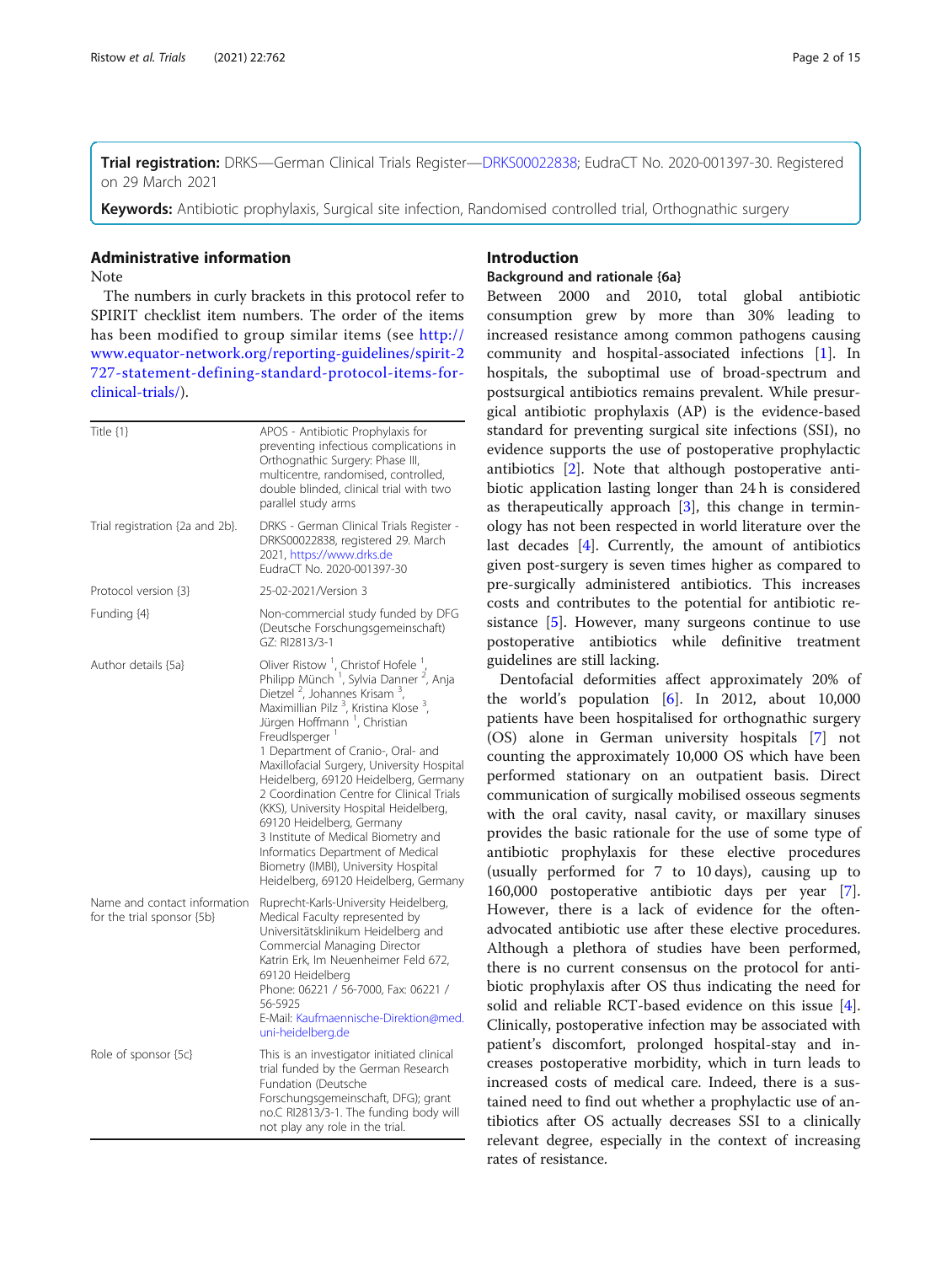The declining efficacy of existing antibiotics potentially jeopardises outcomes in patients undergoing surgical procedures. There is an urgent need for new strategies and recommendations to reduce unspecified prophylactic antibiotics after surgical interventions throughout all fields of surgery, thus limiting the slowly upcoming catastrophe of increasing antibiotic resistances [\[8](#page-14-0)]. Thus, there is a serious lack of studies not solely evaluating SSI but also further outcomes that are important for clinical decision-making, such as systemic infection, duration of hospital stay as well as quality of life. Therefore, evaluating OS might be of high scientific value representable for other surgical procedures. As a highly standardised procedure with identical processes all over the world, elective OS provides comparable intervention groups with balanced baseline characteristics, comparable surgical duration and experienced and well-trained specialists, even when performed within multiple centres.

## Objectives {7}

### Primary objective

To demonstrate that no postoperative antibiotic prophylaxis is not inferior to antibiotic prophylaxis with respect to SSI in subjects having undergone OS.

The primary hypothesis is that the SSI rate in subjects undergoing OS without antibiotic prophylaxis (no AP) is not clinically relevant higher than in subjects with antibiotic prophylaxis (AP).

## Secondary objectives

To evaluate further efficacy and subject-oriented parameters of no AP in comparison to AP.

### Trial design {8}

Interventional, multicentre, randomised, controlled, double blinded trial with two parallel study arms. Subjects are allocated in a concealed fashion with a 1:1 ratio and a non-inferiority analysis will be performed for the primary endpoint.

# Methods: participants, interventions, and outcomes

## Study setting {9}

The clinical trial will be conducted on a national multicentre basis. Recruitment and treatment will take place at 14 experienced centres. Detail lists of study sites can be obtained at the registration form German Clinical Trials Register - DRKS00022838.

### Eligibility criteria {10}

As there will be no preferences on the selection of gender to be included, it is anticipated that the clinical trial results will give a representative gender distribution,

which should reflect the natural gender distribution in the underlying disease.

#### Inclusion criteria

Subjects meeting all of the following criteria will be considered for admission to the clinical trial:

- Subject scheduled for elective, primary OS (bimaxillary or mandibular only approach)
- Age at study enrolment  $\geq 18$  years and < 65 years of age
- Ability of subject to understand character and individual consequences of the clinical trial
- Subject with basic literacy skills and ability to complete standardised health-related questionnaires
- Written informed consent (must be available before enrolment in the study)
- For women with childbearing potential and men capable of reproduction: agreement to remain abstinent (refrain from heterosexual intercourse) or use acceptable contraceptive methods in accordance with Clinical Trial Facilitation Group (CTFG) recommendation during treatment period with the investigational medical product (IMP) and for at least 1 day after the last dose of IMP. Women using hormonal contraception only agree to use an additional non-hormonal barrier method during and 1 day after the last dose of IMP. A woman is considered to be of childbearing potential, if she is postmenarcheal, has not reached a postmenopausal state (< 12 continuous months of amenorrhea with no identified cause other than menopause), and has not undergone surgical sterilisation (removal of ovaries and/or uterus)

## Exclusion criteria

Subjects presenting with any of the following criteria will not be included in the clinical trial:

- Known hypersensitivity against Ampicillin/ Sulbactam, other beta-lactam antibiotics and/or penicillin (and penicillin derivatives)
- Known hypersensitivity against per protocol proposed drugs for post-operative analgetic therapy (first- and second-line therapy, rescue medication: ibuprofen or diclofenac; metamizol; tilidin/naloxone or piritramid)
- Any condition in which elective surgery is not applicable
- Syndromal malformations
- Known renal insufficiency
- Known diabetes mellitus
- Current Morbus Pfeiffer disease
- Suffering from lymphatic leucemia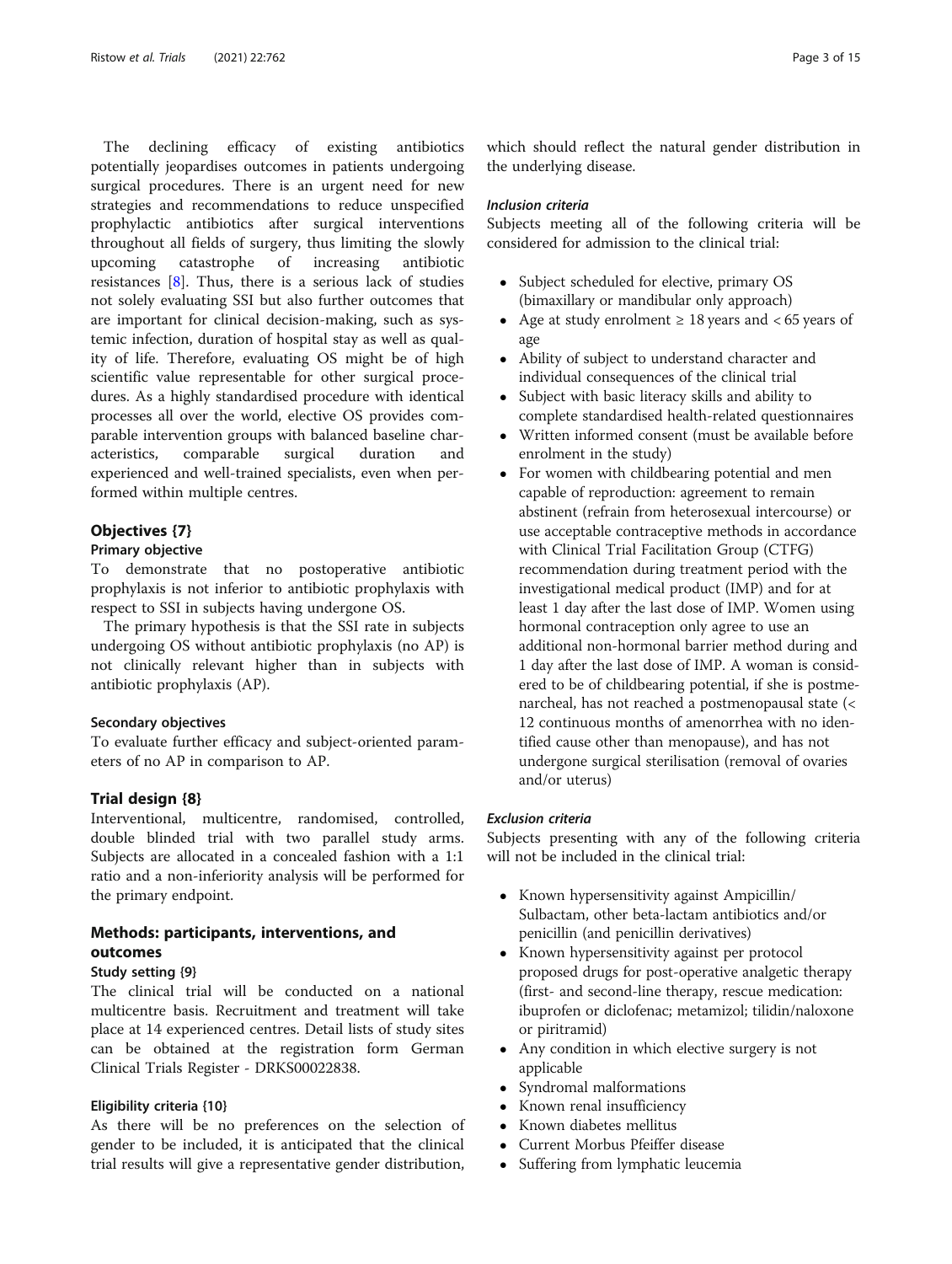- Pregnancy or lactation
- Inability to comply with study and/or follow-up procedures
- Participation in another interventional trial

Exclusion criteria are defined considering risk of OS, as well as pharmacological effects and side effects to antibiotics according to the summary of product characteristics [\[9\]](#page-14-0). Subjects with a history of renal insufficiency or diabetes should be excluded to prohibit antibiotics or pain-drugs side effects. However, usually subjects scheduled for OS represent a healthy, young study population; therefore, this is expected to be very uncommon. Subjects with Morbus Pfeiffer disease or subjects suffering from lymphatic leucemia are excluded from the study based on the contraindications for ampicillin/sulbactam. No subject will be allowed to enrol in this clinical trial more than once.

## Who will take informed consent? {26a}

Informed consent will be obtained from every subject before the start of screening. One of the assigned study physicians of each participating centre will discuss the trial background, aims, potential risks and benefits with the subject. This includes collection and storage of personal and medical data from the subject for study purposes. The study physician will assure that all questions raised by the subject will be sufficiently answered. The subject can withdraw their consent at any time without reason. The informed consent sheet needs to be dated and signed by the subject and the study physician. If the subject is unable to write, oral presentation and explanation of the content of the informed consent form and of the data protection information must take place in the presence of an impartial witness. The witness and the physician conducting the informed consent discussions must also sign and personally date the consent document. The witness must not be in any way dependent on the sponsor of the clinical trial, the clinical trial site or any member of the investigating team (e.g. an employee at the clinical trial site). After eligibility criteria have been checked, the subject will be randomised into the trial.

## Additional consent provisions for collection and use of participant data and biological specimens {26b}

Additional collection of participant data and biological specimen are not planed.

## Interventions

#### Explanation for the choice of comparators {6b}

As recommended for clean-contaminated surgeries, perioperative antibiotic prophylaxis is performed for all patients in the experimental as well as the control group

following the standard protocol [\[3](#page-14-0)]. However, for the experimental and control intervention, different trials show no consensus regarding the optimal therapeutic strategy [[4\]](#page-14-0), and both interventions (no AP/AP after OS) are commonly used after OS worldwide.

The use of Ampicillin/Sulbactam is the standardised, broad-spectrum antibiotic for oral as well as head and neck associated infections [[10\]](#page-14-0). The dosage of Ampicillin 1 g plus Sulbactam 0.5 g is recommended in the Summary of Product Characteristics (SmPC) [[9\]](#page-14-0) as well as the recommending societies [[10](#page-14-0)–[12](#page-14-0)]. Perioperative antibiotic prophylaxis is performed for all patients in a standard manner as specified by the corresponding guidelines (Ampicillin/Sulbactam 2/1 g iv.) during anaesthetic induction (30 min before incision) in order to achieve highest serum and tissue concentration of the substance at the time point of incision  $[3, 11, 12]$  $[3, 11, 12]$  $[3, 11, 12]$  $[3, 11, 12]$  $[3, 11, 12]$  $[3, 11, 12]$  $[3, 11, 12]$ . A repetition of the single dose application gets necessary, when operation time exceeds twice half-life period of the substance (half-life period Ampicillin/Sulbactam = 60 min). Therefore, refreshing is required after 2 h of surgical intervention.

Comparator intervention will receive Ampicillin/ Sulbactam  $1/0.5 g$  every 6–8 h iv. (according to manufacturer's instructions) with 4 days of duration (respectively experimental, placebo application (NaCl 0.9% solution) will be performed for 4 days).

The postoperative use of Ampicillin/Sulbactam 1/0.5 g 1-1-1 iv. is the standardised antibiotic and application form for oral as well as head and neck associated infections [\[3](#page-14-0), [10](#page-14-0)]. Furthermore, according to clinical practice, high dose Ampicillin/Sulbactam 2/1 g 1-1-1 iv. is supposed to be used in patients with severe infections under assumedly high bacterial load and in patients in critical clinical situation (e.g. sepsis patients with altered excretion parameters), whereas for non-severe infections clinicians more often choose lower dose [[9,](#page-14-0) [10](#page-14-0)].

The APOS clinical trial population corresponds rather to the last group because they do not suffer from an evident infection. Furthermore, the three-times-a-day application of beta-lactam antibiotics, as planned for the APOS trial, is to prefer over a twice-a-day dosing. While the 12-h dosing scheme is mentioned in the SmPC for not-severe infections [\[9](#page-14-0)], the beta-lactam timedependent pharmacokinetic (PK)/pharmacodynamics (PD) profile favours dosing every 8 h. Taking into account the PK profile of Ampicillin/Sulbactam, the minimum inhibitory concentrations (MIC) for bacteria, usually part of the oral flora, as gram-negative Anaerobes (MIC 4 mg/ml) or Streptococci (MIC 0.25 mg/ml) are expected to be exceeded in the plasma for at least 2 h and 6 h, respectively after an Ampicillin/Sulbactam dose of  $1/0.5$  g [\[9\]](#page-14-0). There are some data on oral tissue concentration of Ampicillin which indicate that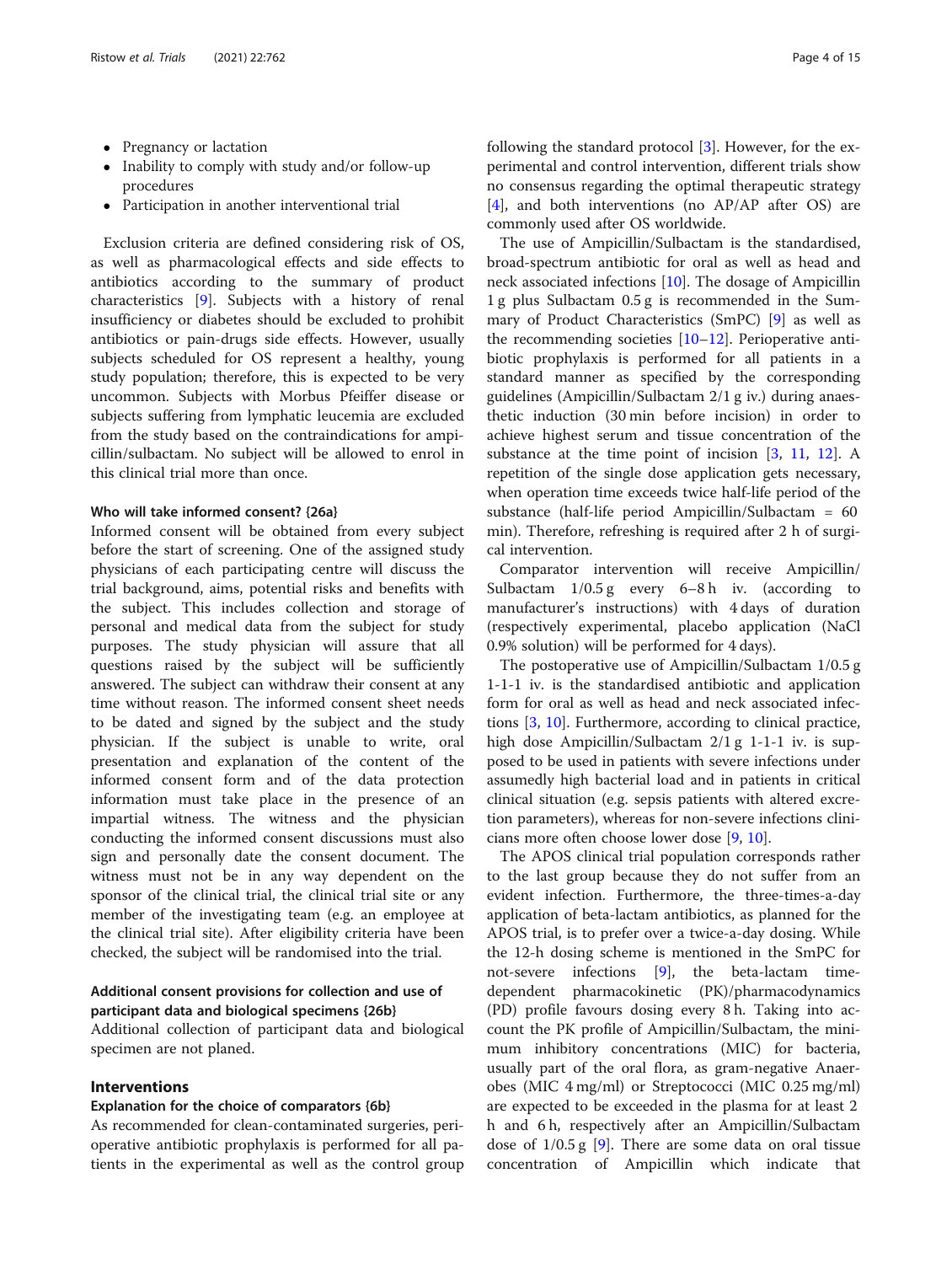Ampicillin/Sulbactam 1/0.5 g should be a sufficient dose for postoperative prophylaxis especially in the APOS trial population, where the perioperative Ampicillin/Sulbactam 2/1 g dose serves as loading dose [[13,](#page-14-0) [14\]](#page-14-0).

As mentioned before, until now, there is no evidence, and therefore no consensus on the most effective antibiotic regimen, concerning the length of postoperative application. In order to create strong evidence with a clear difference between the control and the experimental intervention, a long-term application was selected as long as necessary but as short as possible. After 4 days of antibiotic application a sufficient, broad activity spectrum is expected [\[9,](#page-14-0) [10](#page-14-0)]. Furthermore, after 4 days, sufficient closure of the surgical incision can be expected prohibiting the oral bacterial flora from freely entering the surgical site [[15\]](#page-14-0). Application of antibiotics will be performed intravenously. After OS, oral intake is often complicated by intermaxillary fixation and postoperative morbidity. Furthermore, iv. application is the best form to control compliance and bioavailability and therefore to avert an attrition bias. All trial medication are prepared and blinded by the institutional pharmacies and delivered to the trial sites. After randomisation, trial medication has to be reconstituted by the local pharmacy according to manufacturer's instructions. Physiologic salt solution will be used as placebo. Trial medication and placebo (both ready to use) will be blinded and labelled by the local pharmacy and then sent to the applicable trial site.

#### Intervention description {11a}

Experimental intervention: no AP; placebo application (placebo NaCl solution 0.9% 1-1-1 iv.) after OS with 4 days of duration.

Control intervention: AP after OS (Ampicillin/ Sulbactam 1/0.5 g 1-1-1 iv.; Proprietary Name: Unacid® or generic product ATC code: J01CR21) with 4 days of duration.

For clinical trial medication (verum/placebo) commercial products will be used in this study. In case the verum application Ampicillin/Sulbactam is not available in the dose of 1/0.5 g (e.g. due to supply shortage), Ampicillin/Sulbactam 2/1 g may be used alternatively for preparation of the infusion. If possible, the commercial product will be used in line with the local site's standard.

Careful records will be kept of the commercial product purchased and administered as clinical trial medication to the subjects. If deficiencies of the clinical trial medication are noticed by the pharmacist or study personnel, the coordinating investigator and the monitor and/or project manager must be informed immediately.

The administration of the infusion will be carried out by study staff as delegated by the investigator and according to the applicable regulations and local rules of the institution.

The clinical trial medication is given only to subjects who have consented to clinical trial participation. Duration of treatment is as follows: treatment will start on the day of surgery and will end on postoperative day (POD) 4. A total of 12 doses will be administered to the subjects during treatment phase over a maximum time period of 96 h. The first dose of study medication will be administered postoperatively the latest in the evening of surgery day. On the following three days (POD1, POD2, POD3), subjects will receive three daily doses with clinical trial medication (dosing interval 6–8 h or according to manufacturer's instructions). On POD4, subjects will receive the remaining infusions to have administered a total of 12 doses.

Subjects will receive an infusion of Ampicillin/ Sulbactam prepared from Ampicillin/Sulbactam 1/0.5 g powder or the placebo application depending on the result of randomisation. Physiological salt solution (Sodium Chloride 0.9 %) will be used as placebo. The infusion time will be 15–30 min for both applications. Further instructions will be provided in a pharmacy manual.

## Criteria for discontinuing or modifying allocated interventions {11b}

A subject will be withdrawn from treatment, if any of the below reasons apply (one primary reason must be determined):

- Intolerable adverse events, i.e. a medical event which puts the subject at risk of relevant or persistent health deterioration if the trial treatment will be continued, e.g.:
	- Severe acute hypersensitivity symptoms (facial oedema, swelling of the tongue, internal swelling of the larynx with narrowing of the airways, heart palpitations, shortness of breath, serum sickness, allergic inflammation of the blood vessels (allergic vasculitis), eosinophilia, haemolytic anaemia, nephritis, drop in blood pressure, anaphylactic/ anaphylactoid reaction, anaphylactic/ anaphylactoid shock)
	- Severe skin reactions such as erythema multiforme, Stevens-Johnson syndrome or toxic epidermal necrolysis, acute generalised inflammatory rash with blistering (acute generalised exanthematic pustulose), skin inflammation with scaling and flaking of the skin (exfoliative dermatitis), inflammatory reaction of the skin (dermatitis)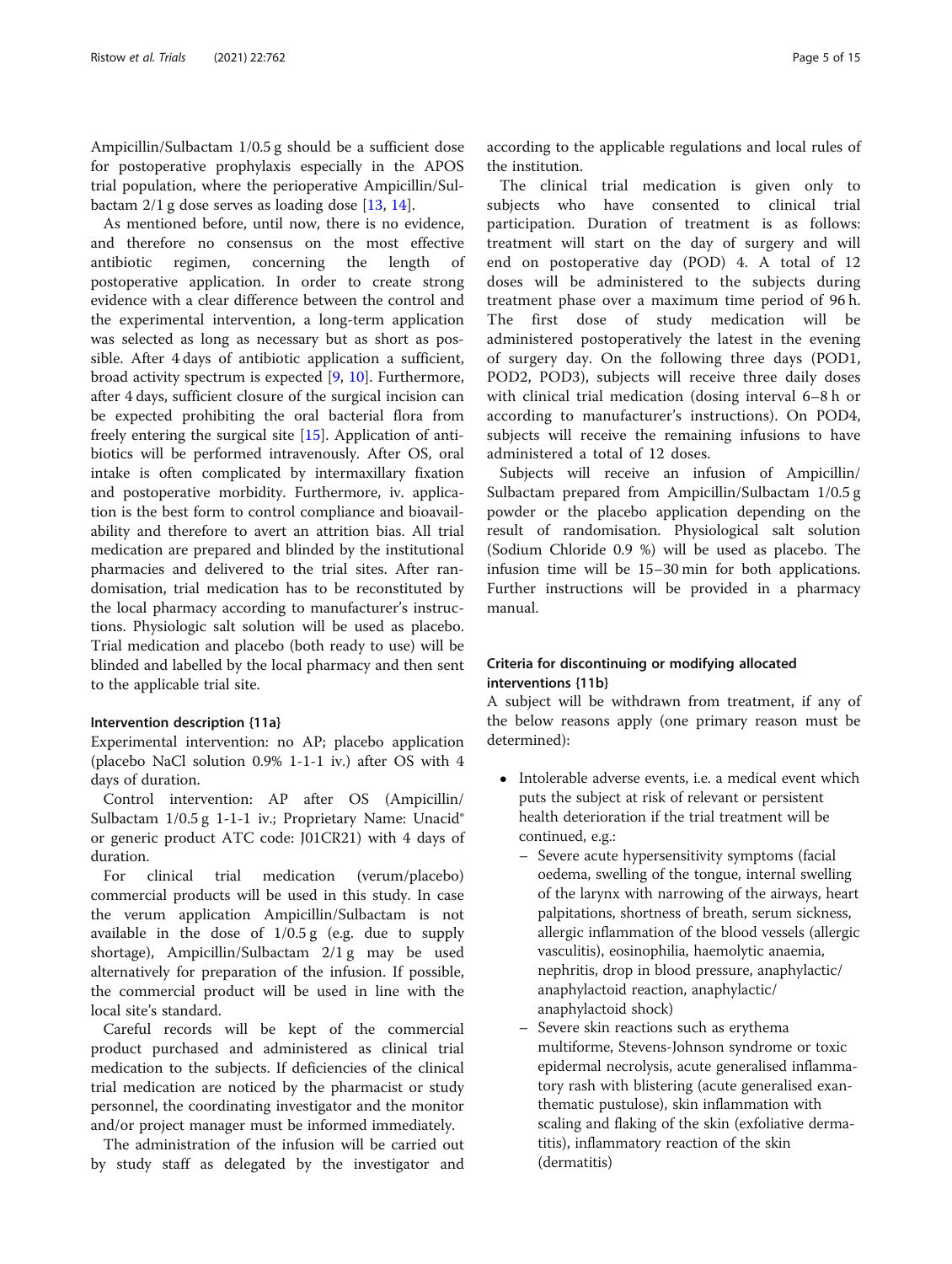- Treatment with drugs with known drug-drug interactions according to the applicable SmPC for ampicillin/sulbactam:
	- Antibiotics or bacteriostatic chemotherapeutics (e.g. tetracyclines, erythromycin, sulfonamides, chloramphenicol)
	- Allopurinol, methotrexate, probenecid
	- Anticoagulants: If treatment with anticoagulants becomes medically necessary, the decision whether the subject should be withdrawn from further treatment with IMP depends on the decision of the investigator
- Lack of subject's cooperation, e.g.
	- Subject's request to withdraw from treatment
	- Lack of compliance
	- Intended pregnancy, lactation
- Pregnancy
- Any medical condition the investigator or the sponsor deems as a risk to the subject and subject's safety when continuing with study treatment
- Decision on the part of the Investigator or Sponsor that withdrawal from the treatment is in the patient´s best interest
- Other reasons (noting reason), e.g.
	- Other diagnosis than clinical trial disease
	- Intercurrent illness (inclusive the development of conditions listed in exclusion criteria) which interferes with trial objectives or puts the subject at risk of relevant or persistent health deterioration if immediate measures interfering with the trial course or its objectives will not be introduced (e.g. post-operative treatment with corticosteroids)
	- Did not meet major in-/exclusion criteria (coming to light after randomisation)

## Strategies to improve adherence to interventions {11c}

As the trial medication will be administered as infusion to the subjects during hospitalisation, it is not necessary to check the subject's compliance. The preparation and administration of the infusions will be documented on appropriate forms by the pharmacy and site staff and infusions will be recorded in the eCRF.

## Relevant concomitant care permitted or prohibited during the trial {11d}

During surgery, all subjects will receive a prophylactive administration of 4 mg dexamethasone in order to prevent postoperative nausea and vomiting (PONV) [[16\]](#page-14-0). No further applications with corticosteroids are allowed during the study.

According to each centre's local standards all subjects will receive ice pack application or Hilotherm® after surgery during hospitalisation.

Postoperative analgesic drug therapy will be performed as a standard regimen for all subjects:

- First line drug: Ibuprofen 600 mg parenteral (three times daily) or Diclofenac disp. 50 mg (three times daily) till discharge and if further needed till POD30
- Second line drug: Metamizol-Natriummonohydrat up to 1 g (three times daily) till POD4, if further needed till POD30
- Rescue drug: tilidin/naloxone 50/4 mg up to three times daily or piritramid 3.75–7.5 mg in 100 ml NaCl administered as short infusion up to three times daily, if further needed till POD4

Dose and duration of postoperative analgesic drug therapy will be documented in the patient medical file and electronic case report file (eCRF) until POD30.

In addition to usual oral hygiene procedures, all subjects will receive chlorhexidine 0.12 % for rinsing three times daily for 10 days after surgery till POD10.

The treatment of accompanying illnesses not subject to the exclusion criteria is allowed, if this is not expected to have any effect on the outcome measures used in this clinical trial and to interfere with the clinical trial medication.

In particular, the following drug groups are not permitted as concomitant medication:

**Corticosteroids** 

With exception of the standard prophylactic administration of 4 mg dexamethasone during surgery, all further applications of corticosteroids will be explicitly excluded from the study protocol, since they are not a standardised and necessary regime after OS.

- The following drugs with known drug-drug interactions according to the applicable SmPC are not permitted during treatment with the IMP:
	- Antibiotics or bacteriostatic chemotherapeutics (e.g. tetracyclines, erythromycin, sulfonamides or chloramphenicol)
	- Allopurinol, methotrexate, probenecid

Anticoagulants: If medically required after surgery, anticoagulants are permitted depending on the decision of the investigator.

If the subject develops any symptoms or diseases postoperatively during or after hospitalisation and requires concomitant medication not permitted within this study, this will not lead to withdrawal from the study, and the subject will be further assessed within the study. The treatment of accompanying symptoms or diseases is allowed at any time, if medically imperative.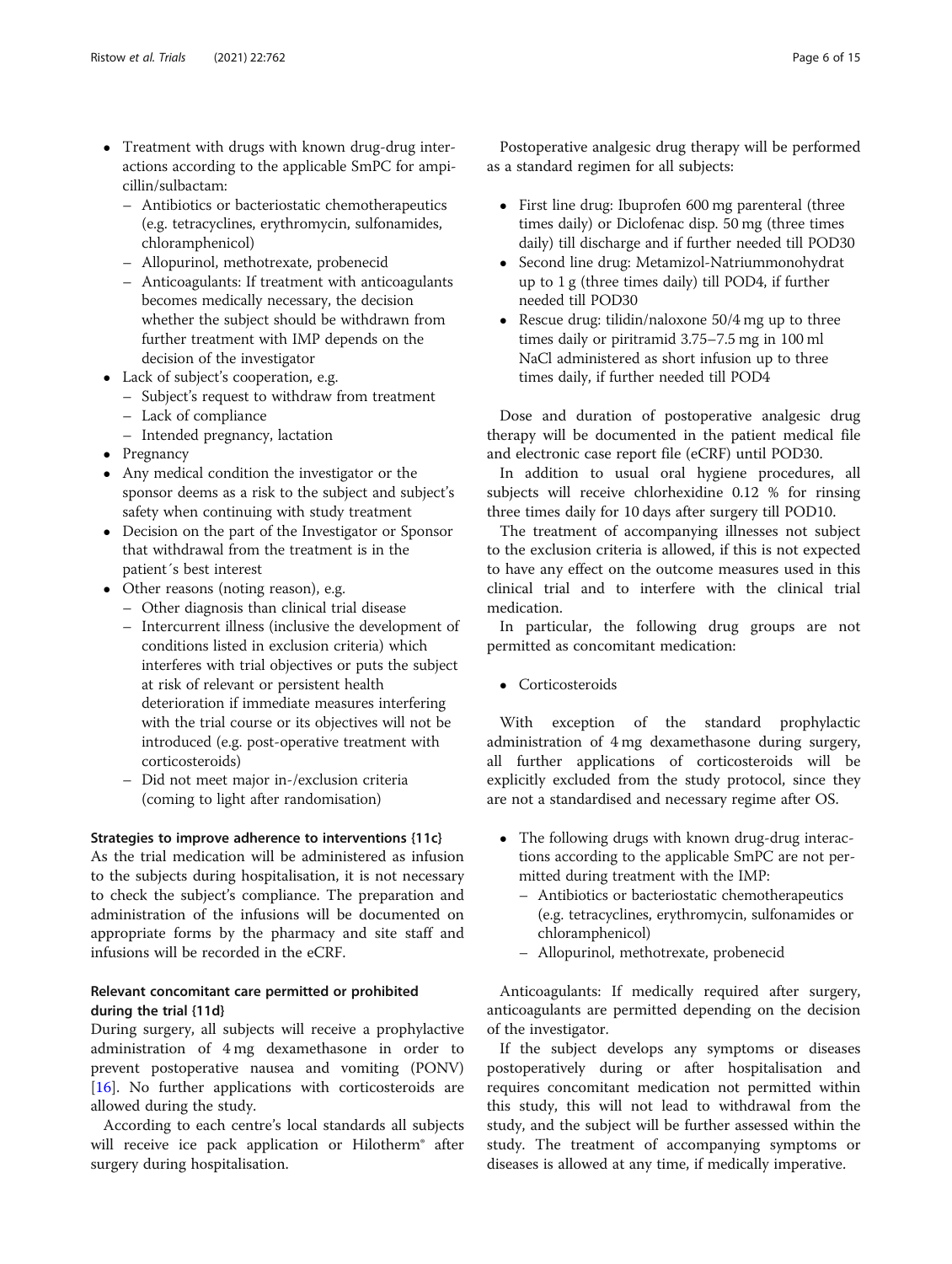If concomitant drugs are administered, these must be recorded in the subject file and in the eCRF, stating

- International Nonproprietary Name (INN)
- Indication for use
- Start/end date.

Existing, permitted concomitant treatments are not to be changed during the course of this clinical trial, unless medically required.

## Provisions for post-trial care {30}

Planned treatment after clinical trial end: The investigator will continue to observe all subjects (also withdrawals) because of intolerable AEs/ SAEs until the findings have been resolved or became stable. For injuries caused to participating persons and arising out of this research performed in accordance with the protocol and applicable law and professional standards, an insurance is in place.

## Outcomes {12}

### Primary efficacy endpoint

Occurrence of postoperative SSI within 30 days after surgery (POD30). SSI is the most common and relevant complication after OS and may be associated with subject's discomfort, prolonged hospital stay, increased postoperative morbidity, and higher costs of medical care. Thus, SSI has been evaluated in different previous trials [[4\]](#page-14-0). Definition and determination of SSI are based on the standardised used criteria of the American "Center for Disease Control and Prevention" (CDC), which correspond to the recommendations of the "European Center for Disease Prevention and Control (ECDC) as well as the recently introduced German KISS-definitions (Krankenhaus-Infektions-Surveillance-System) of the "National reference centre for surveillance of nosocomial infections - Robert Koch Institut" [[17](#page-14-0)–[19](#page-14-0)]. Therefore, those criteria are the worldwide absolute, undisputed standard in the assessment of postoperative SSI. All of those criteria were introduced to guarantee international comparability of surveillance data and have been used in a plethora of international recognised studies  $[4, 15, 20]$  $[4, 15, 20]$  $[4, 15, 20]$  $[4, 15, 20]$  $[4, 15, 20]$  $[4, 15, 20]$  $[4, 15, 20]$ . Just recently, the new German KISS-definitions (which are in form and content based on the CDC criteria) for the evaluation and prevention of SSI have been published [[17,](#page-14-0) [18](#page-14-0)].

### Secondary endpoints

1. Deep incisional and/or organ or space SSI as defined by CDC/KISS [\[17,](#page-14-0) [21\]](#page-14-0) 30 (POD30) to 90 days after surgery (POD90). As an implant is used, a deep incisional or organ and space SSI may occur within 90 days after surgery according to CDC/KISS criteria [[17](#page-14-0), [21](#page-14-0)].

- 2. Systemic infections, defined as a systemic inflammatory response syndrome associated with a postoperative SSI consecutive to OS. Systemic infections might be associated with postoperative SSI. However, since OS is a scheduled procedure, and surgeons do not perform it in patients at high risk of infection, systemic infection is very unlikely to occur.
- 3. Length of hospital stay (LOS), defined as the number of days from OS to the day of discharge. LOS is an important subject-oriented outcome and can be directly or indirectly influenced by SSI.
- 4. Health-related quality of life (HRQoL), measured by SF-36 and OHIP-G-14 [[22](#page-14-0)–[24\]](#page-14-0). HRQoL is an important patient-oriented outcome and can be directly or indirectly influenced by SSI. Furthermore, there might be connections between subjects' expectations regarding the postoperative AP and their QoL independent from an SSI. Antibiotics are often prescribed due to subjects' expectations in order to enhance their QoL.
- 5. Non-severe medication related adverse events (AE), defined as mild diarrhoea or skin rash due to antibiotic administrations. Ampicillin/Sulbactam antibiotic are well established, tested and tolerated antibiotics. However, diarrhoea and skin rashes are reported. Adverse effects associated with antibiotic intake are of great interest when evaluating the elective/prophylactic use of antibiotics.

### Participant timeline {13}

Table [1](#page-7-0) shows the clinical trial schedule. The clinical trial period for an individual subject consists of a 4-day treatment period and a follow-up phase until POD90.

### Sample size {14}

The sample size calculation is based on the primary efficacy endpoint "Occurrence of SSI within thirty days after surgery (V4)". A recent meta-analysis [1] reported a pooled risk ratio of 0.42 (95% confidence interval: [0.24; 0.74]) for the comparison of long-term (before or during surgery and longer than one day after surgery) versus short-term (before or during surgery and/or during the same day) antibiotic prophylaxis. Furthermore, pooled event rates of 7.1% for long-term and 16.8% for shortterm antibiotic prophylaxis were observed, yielding a difference of 9.7%. Thus, for both the AP and no AP group, an infection rate of 7.1% is expected, as the assumption of equal rates is the standard approach for a power calculation in non-inferiority trials. If the rate in the no AP group is at most 4% higher than the rate in the AP group, this will be considered as clinically irrelevant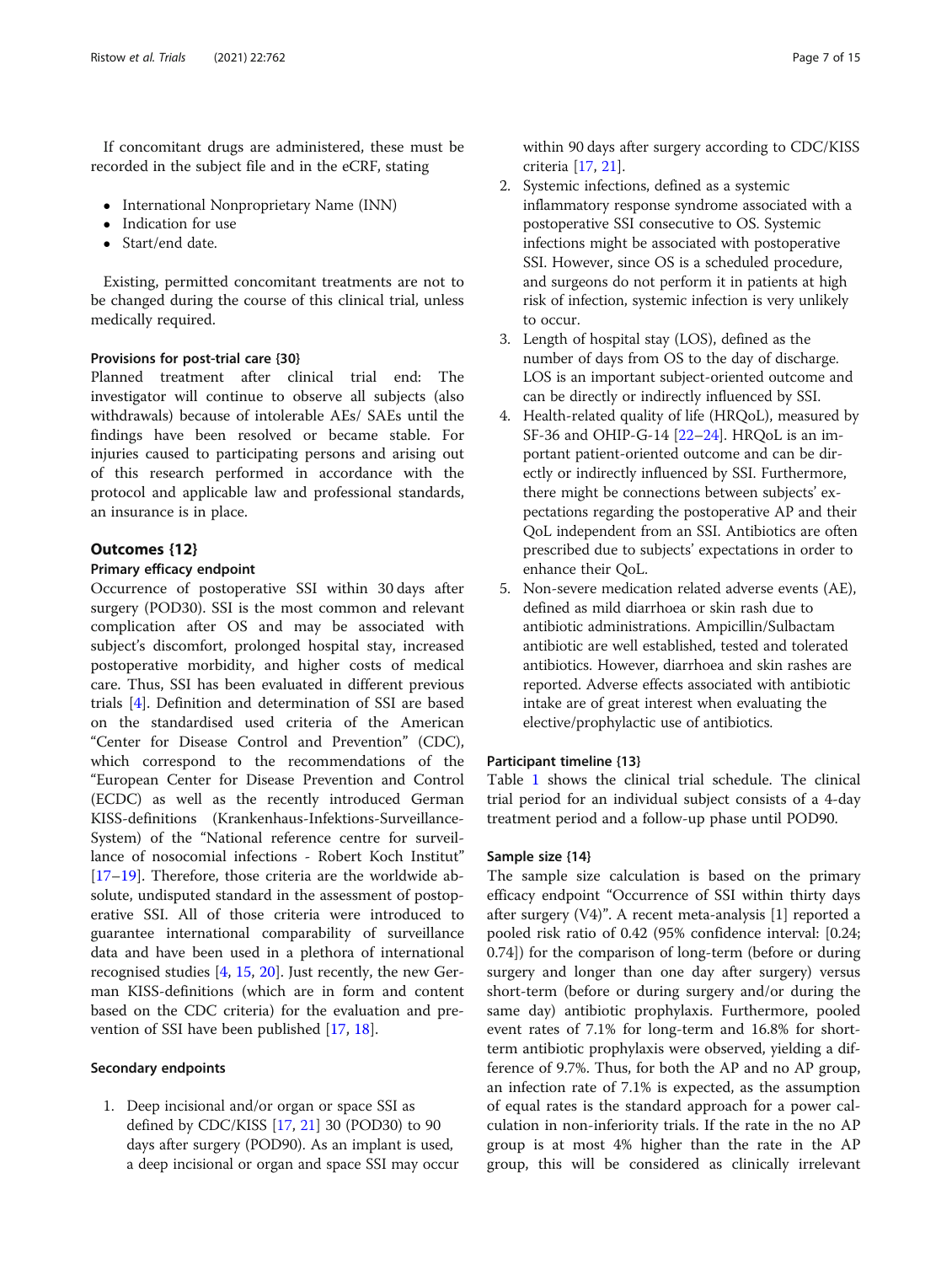#### <span id="page-7-0"></span>Table 1 Clinical trial schedule

| Visit no.                                     |              | V <sub>1</sub><br>Screening/baseline                  | V <sub>2</sub>    |                   | V3                  |  | <b>V4</b> | V <sub>5</sub> | V <sub>6</sub> | V <sub>7</sub>                                                  | V8  |
|-----------------------------------------------|--------------|-------------------------------------------------------|-------------------|-------------------|---------------------|--|-----------|----------------|----------------|-----------------------------------------------------------------|-----|
| Phase                                         |              |                                                       |                   | <b>Treatment</b>  |                     |  |           | Follow up      |                |                                                                 |     |
| Relative time point                           |              | Day D-28 to D-1                                       | D <sub>0</sub>    |                   | POD1 POD2 POD3 POD4 |  |           | POD            | POD            | POD                                                             | POD |
|                                               |              | Pre-surgery visit/<br>hospital admission <sup>a</sup> | Pre-<br><b>OS</b> | Pos-<br><b>OS</b> |                     |  |           |                |                | $10 \pm 3$ days $30 \pm 3$ days $60 \pm 3$ days $90 \pm 3$ days |     |
| Procedure                                     |              |                                                       |                   |                   |                     |  |           |                |                |                                                                 |     |
| Inclusion/exclusion<br>criteria               | C            |                                                       |                   |                   |                     |  |           |                |                |                                                                 |     |
| Written informed consent                      | C            |                                                       |                   |                   |                     |  |           |                |                |                                                                 |     |
| Medical history,<br>demography                | R            |                                                       |                   |                   |                     |  |           |                |                |                                                                 |     |
| Randomisation                                 | C            |                                                       |                   |                   |                     |  |           |                |                |                                                                 |     |
| Surgery                                       |              |                                                       |                   |                   |                     |  |           |                |                |                                                                 |     |
| <sup>d</sup> IMP administration               | C            |                                                       |                   |                   |                     |  |           |                |                |                                                                 |     |
| Examination of mouth<br>cavity                | $\mathsf R$  |                                                       |                   |                   |                     |  |           |                |                |                                                                 |     |
| Mouth hygiene                                 | R            |                                                       |                   |                   |                     |  |           |                |                |                                                                 |     |
| $^f$ SSI                                      | R            |                                                       |                   |                   |                     |  |           |                |                |                                                                 |     |
| <sup>g</sup> Pregnancy test                   | C            |                                                       |                   |                   |                     |  |           |                |                |                                                                 |     |
| hBlood tests:<br>CRP, WBC                     | $\mathsf{R}$ |                                                       |                   |                   |                     |  |           |                |                |                                                                 |     |
| HRQoL:SF-36,<br>OHIP-G-14                     | C            |                                                       |                   |                   |                     |  |           |                |                |                                                                 |     |
| <sup>i</sup> AE                               | $\mathsf{R}$ |                                                       |                   |                   |                     |  |           |                |                |                                                                 |     |
| Concomitant medication                        | $\mathsf{R}$ |                                                       |                   |                   |                     |  |           |                |                |                                                                 |     |
| <sup>k</sup> Postoperative pain<br>medication | $\mathsf{R}$ |                                                       |                   |                   |                     |  |           |                |                |                                                                 |     |
| Smoking and/or alcohol<br>consumption         | $\mathsf R$  |                                                       |                   |                   |                     |  |           |                |                |                                                                 |     |

R regular or C clinical trial specific examination; POD postoperative day; OS orthognathic surgery; V visit

 $R$ <sup>a</sup>Routine pre-surgery information visit approx. 3–4 weeks before OS; routine hospital admission: D-1

<sup>b</sup>Randomisation: D-1 or earlier when subject eligibility confirmed and IC obtained

<sup>c</sup>Lab tests at hospital admission D-1

<sup>d</sup>IMP administration: Total of 12 doses will be administered during treatment phase (D0–POD4) over a period of 96 h<br><sup>e</sup>Pathological findings detected prior to the 1st administration of IMP are to be decumented as medical

Pathological findings detected prior to the 1st administration of IMP are to be documented as medical history, thereafter as adverse events f SSI: post-op. evaluation of mouth cavity for signs and symptoms for SSI

<sup>g</sup>In females of child-bearing potential; performed in blood (HCG) or urine

h<br>Blood tests: C-reactive protein (CRP) and WBC count. If SSI is diagnosed independent of trial visits, an additional blood sample is taken

i AE/SAE: adverse/serious adverse events. Pathological findings detected at/after the first administration of IMP are to be documented as AE/SAE j Concomitant medication: prior concomitant medication (inclusive pre-operative medication, exclusive intraoperative medication)

k Postoperative pain medication as needed till POD30 to be documented

since possible SSI might have an increase in clinically manageable morbidity, however, no life-threatening consequences for subjects.

Based on these assumptions, a total of  $n = 1346$ subjects (673 per group) are required to demonstrate non-inferiority at a margin of  $\delta = 4\%$  for no AP as compared to AP applying the Farrington-Manning test at a one-sided significance level of  $\alpha = 2.5\%$  with a power of 1-β = 80% (calculations performed with ADDPLAN v6.1). The adjustment for the factor centre using a Mantel-Haenszel type test is expected to yield an additional increase in power. To account for a drop-out-rate of 5%, a total of  $n = 1420$  subjects (710 per group) will be randomised.

The potential problem of missing values for the primary outcome due to loss to follow up or premature withdrawal from the study before the measurement of the primary endpoint will be partly resolved in the confirmatory analysis by application of a pre-defined im-putation strategy (see the "[Statistical methods](#page-10-0)" section).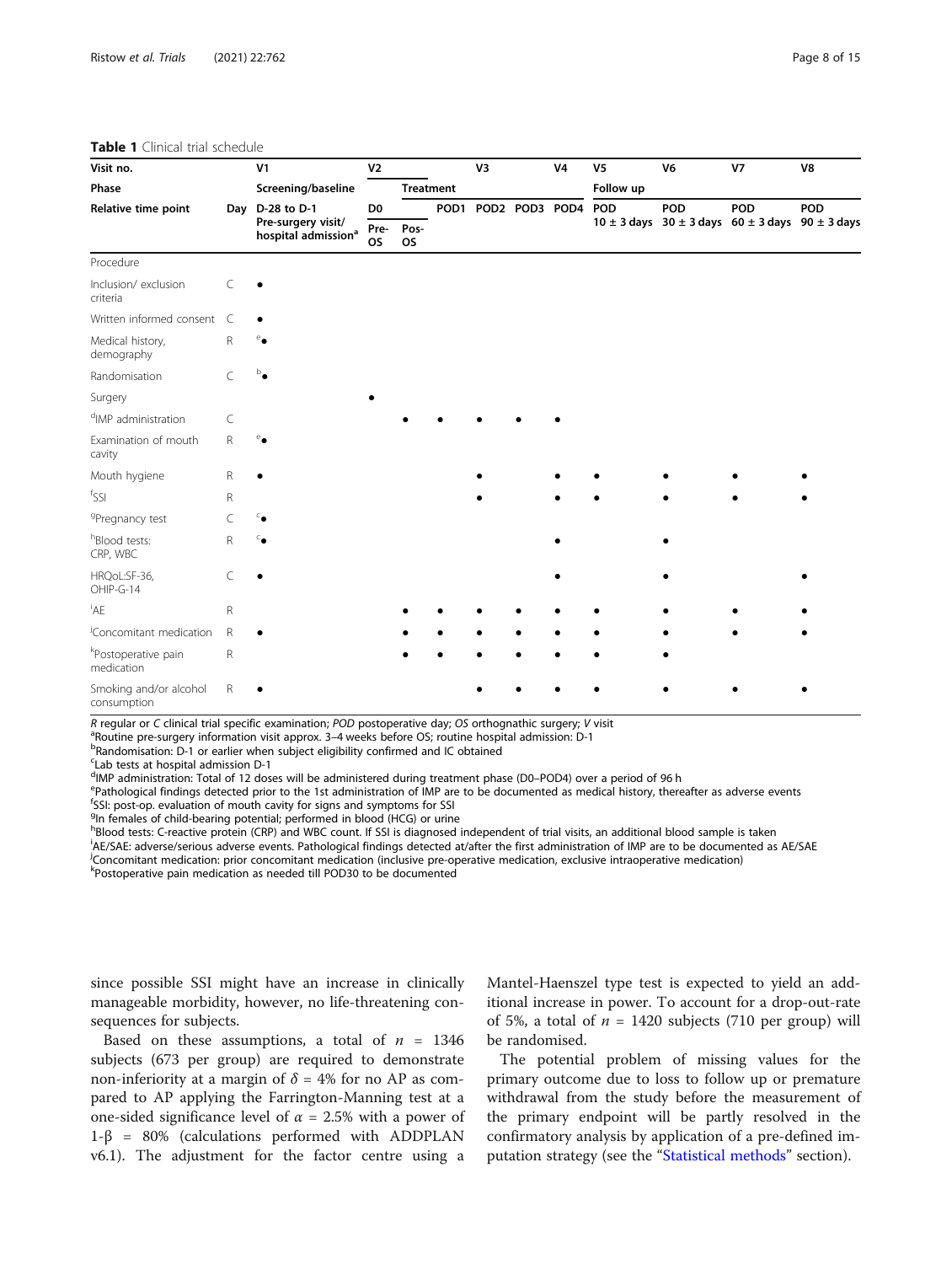### Recruitment {15}

The clinical trial will be conducted on a multicentre basis. Recruitment and treatment will take place at 14 centres. We calculated that 1420 subjects are being assigned for this trial within a recruitment period of 39 months resulting in approx. 570 subjects per year. In order to prove the feasibility of recruitment, we screened the DRG flat-rate catalogue of the German federal statistical office [[7\]](#page-14-0), the DRG index benchmarking reports of the university departments for oral and maxillofacial surgery in Germany as well as the results of the QB-analyser [[25\]](#page-14-0). Justified on the department's performance, invitation to participate was sent to the eligible centres. The coordinating centre at Heidelberg University conducts more than 200 OS per year, of which approximately 150 will are estimated to meet the inclusion criteria and agree to participate in the trial. With a major percentage of all OS performed on German Universities, the applicants will be able to contribute a large share of the necessary enrolment. Thirteen other centres with great expertise in OS, and thereby fulfilling the criterion for participation, have signed agreement to participate. According to each centre's declaration of commitment, recruitment of 1420 subjects is expected to be feasible within 39 months. According to our experience, since all surgical interventions are elective on usually young and healthy subjects, there is a motivation to take part in trials aiming to reduce antibiotic intake.

## Assignment of interventions: allocation Sequence generation {16a}

To achieve comparable intervention groups, subjects will be allocated in a concealed fashion in a 1:1 ratio by means of randomisation which will be performed by delegated staff members of the local pharmacy using a centralised web-based tool ([www.randomizer.at\)](http://www.randomizer.at). Randomisation will be performed stratified by location (bimaxillary or mandibular only osteotomy) and centre. Block randomisation will be performed to achieve in total equal group sizes per centre and location.

## Concealment mechanism {16b}

Details of the randomisation scheme such as the block length are specified by the trial biometrician and only provided in an external document accessible to the Institute of Medical Biometry and Informatics (IMBI) only to minimise selection bias. The block length will not be disclosed to any other personnel involved in the trial, thus providing allocation concealment. The randomisation numbers will be allocated sequentially in the order in which the subjects are enrolled.

## Implementation {16c}

In each clinical trial site, all subjects who enter the screening period for the trial will receive a unique Subject ID before any trial-related procedure is performed. The Subject ID (Screening Number) will be assigned by the clinical trial site as a consecutive number. This Screening Number will be used to identify the subject throughout the clinical trial and must be used on all trial documentation related to the patient. Clinical sites must complete the appropriate pages of the electronic case report form (eCRF) for all subjects randomised, even if the subject is not treated in the study. Subjects who fulfil the enrolment criteria—which will be checked by the clinical site—will be randomised by the pharmacy or a delegated staff member not involved in the assessment of the subject. The allocation sequence is determined via the employed online randomisation tool based on the specifications provided by the trial biometrician. The Screening Number will be entered as Subject-ID into the randomisation tool which will allocate the Randomisation Number sequentially in the order in which the subjects have been enrolled. Both the Screening Number and the Randomisation Number will be recorded on the individually prepared infusion bag by the pharmacist or a delegated site member not involved in the assessment of the subject. Every site is obliged to strictly adhere to this randomisation procedure. The correct assignment will also be verified by the clinical monitor at each site.

## Assignment of interventions: blinding Who will be blinded {17a}

Double blinding of investigators and subjects will be performed in order to avoid bias due to differences in performance and perception. In addition to the clinical trial medication prepared by the local pharmacy after randomisation of each patient, a sealed envelope (emergency envelope) will be forwarded to the investigator via the local pharmacy, one for each randomisation number. The envelope contains information on the subject's clinical trial medication and is to be opened only under circumstances in which it is medically imperative to know what the subject is receiving. The envelopes are not to be opened by the investigator at the end of the clinical trial. All envelopes will be collected by the responsible monitor at the end of the clinical trial.

### Procedure for unblinding if needed {17b}

Only delegated members of the local pharmacy (or other staff member not involved in the subjects' treatment and assessment as delegated by the investigator, ensuring that study staff will at all times remain blinded regarding subject's treatment) responsible for performing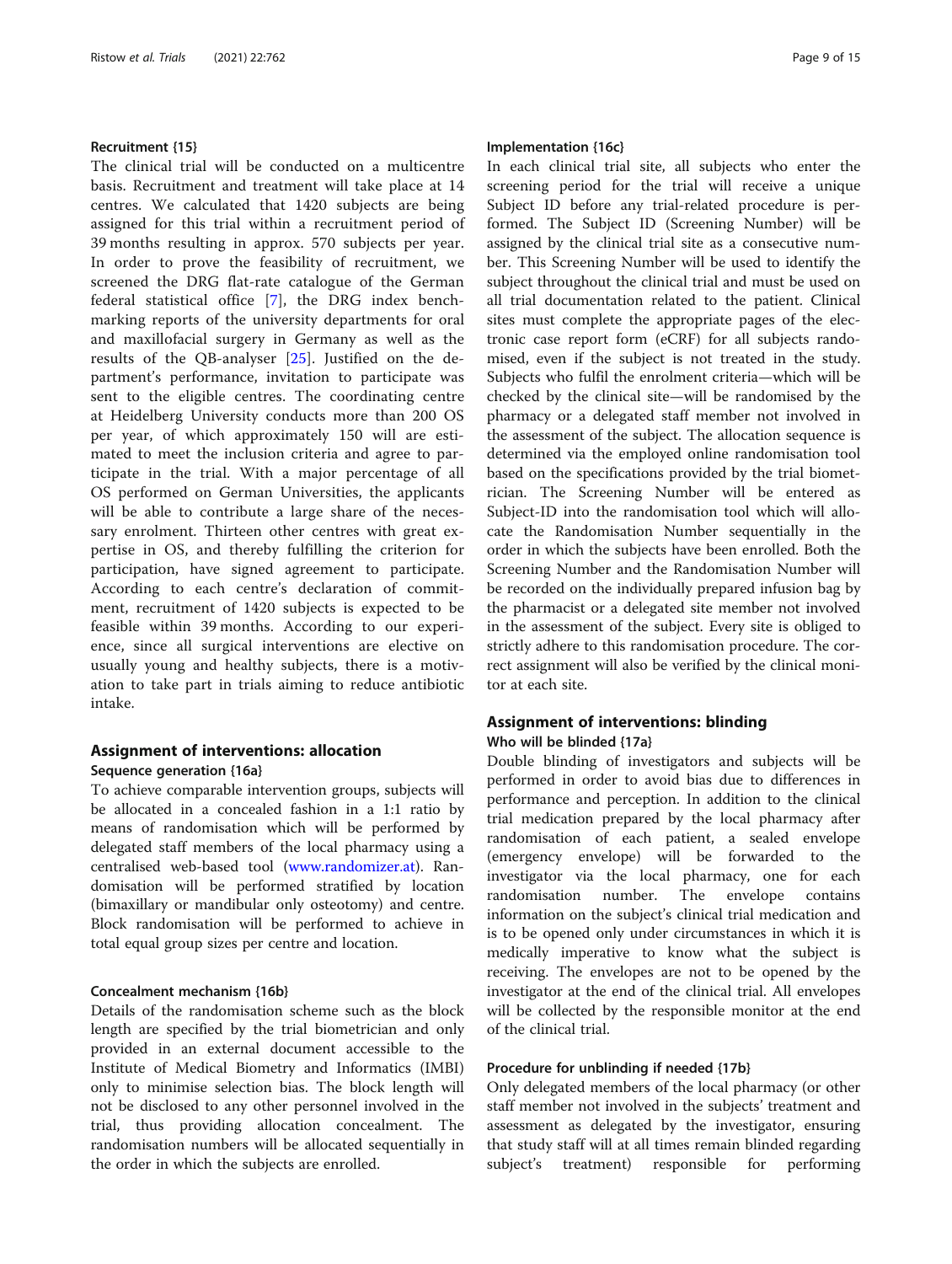randomisation at the site will have access to the randomisation tool. If it is medically imperative to know what clinical trial medication the subject is receiving, the investigator or authorised person should open the emergency envelope. The investigator or the authorised person who breaks the blind must record the date and the reasons for doing so in the eCRF, in the subject's medical record and on the emergency envelope. Whenever possible, the coordinating investigator (LKP) should be contacted before the blind is broken.

### Data collection and management

## Plans for assessment and collection of outcomes {18a}

All protocol-required information collected during the trial must be entered by the investigator, or designated representative, in the eCRF. The investigator, or designated representative, should complete the eCRF pages as soon as possible after information is collected, preferably on the same day that a trial subject is seen for an examination, treatment, or any other trial procedure. Any outstanding entries must be completed immediately after the final examination. An explanation should be given for all missing data. The completed eCRF must be reviewed and signed by the investigator named in the trial protocol or by a designated sub-investigator.

## Plans to promote participant retention and complete follow-up {18b}

The patients will receive extensive information about the study set-up and requirements during the recruitment. The importance of completion of the follow up will be stressed. However, the frequency of visits is consistent with the routine clinical care of this subject group. All measurement time points chosen are part of the standardised follow-up protocols and standard visits after OS interventions. The scheduled investigations are consistent with routine clinical care and partly correspond to study-related procedures. Since the intervention always is a combination of surgery and orthodontics, with a succeeding period of therapy by the orthodontics up to 2 years after surgery, compliance is very high in OS patients and loss of follow-up is expected to be low.

#### Data management {19}

The IMBI is responsible for the data management within the trial. An eCRF will be used for data collection. To assure a safe and secure environment for data acquired, data transmission is encrypted with secure socket layer (SSL) technology. Only authorised users are able to enter or edit data, the access is restricted to data of the subjects in the respective centre. All changes to data are logged with a computerised timestamp in an audit trail. All data will be

pseudonymised. To guarantee high data quality, data validation rules will be defined in a data validation plan. Completeness, validity and plausibility of data will be checked in time of data entry (edit-checks) and using validating programs, which will generate queries. If no further corrections are to be made in the database, eCRF data will be locked. Data will finally be downloaded and used for statistical analysis. All data management procedures will be conducted according to written defined standard operating procedures (SOPs) of the IMBI that guarantee an efficient conduct complying with good clinical practice (GCP). At the end of the study, the data will be transformed into different data formats for archiving and to ensure that it can be reused.

## Confidentiality {27}

The data obtained in the course of the clinical trial will be treated pursuant to the EU General Data Protection Regulation (GDPR) (national regulatory requirements, e.g. (Bundesdatenschutzgesetz, BDSG).

During the clinical trial, subjects will be identified solely by means of their individual identification code (screening number, randomisation number). Clinical trial data stored on a computer will be stored in accordance with local data protection law and will be handled in strictest confidence. Distribution of these data to unauthorised persons has to be prevented strictly. The appropriate regulations of local data legislation will be fulfilled in its entirety.

The subject consents in writing to release the investigator from his/her professional discretion in so far as to allow inspection of original data for monitoring purposes by health authorities and authorised persons (inspectors, clinical monitors, auditors). Authorised persons (inspectors, clinical monitors, auditors) may inspect the subject-related data collected during the clinical trial ensuring compliance with the effective data protection law.

The investigator will maintain a subject identification list (screening numbers with the corresponding subject names) to enable records to be identified. Subjects who did not consent to circulate their pseudonymised data will not be included into the clinical trial.

This protocol, the eCRFs and other clinical trialrelated documents and material must be handled with strict confidentiality and not be disclosed to third parties except with the express prior consent of Sponsor. In particular, it must be ensured that the clinical trial medication is kept out of reach of third parties. Staffs of the investigators involved in this clinical trial are also bound by this agreement.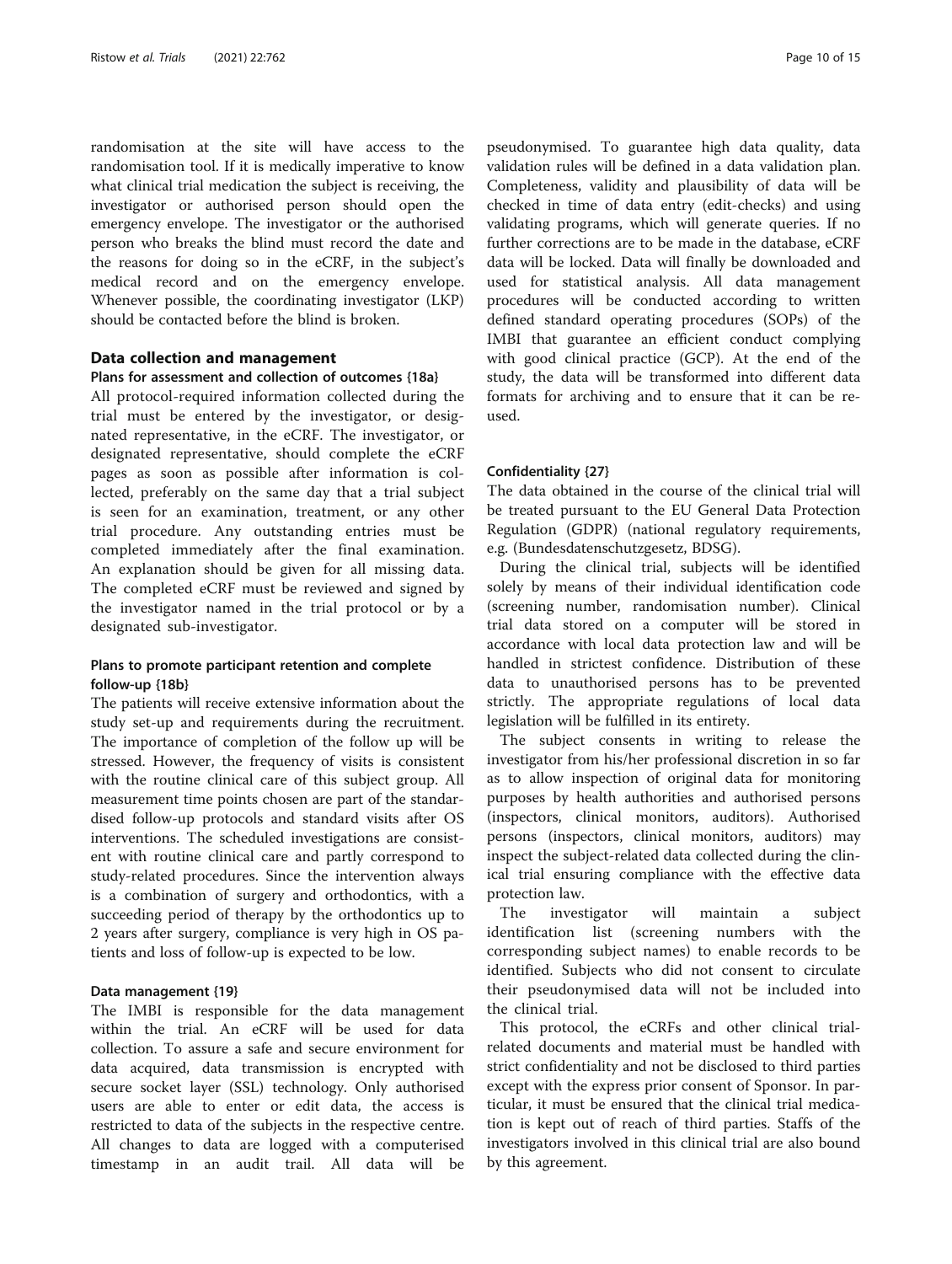## <span id="page-10-0"></span>Plans for collection, laboratory evaluation and storage of biological specimens for genetic or molecular analysis in this trial/future use {33}

There will be no collection of biologic specimens for further analysis in the future in this trial.

### Statistical methods

## Statistical methods for primary and secondary outcomes {20a}

## Analysis of primary endpoint

Non-inferiority of no AP vs. AP will be assessed using the test according to Mantel and Haenszel extended to the non-inferiority case [[26](#page-14-0), [27](#page-14-0)] which allows adjustment for the factor centre. The one-sided significance level is set to 2.5%. The hypotheses to be assessed in the primary efficacy analysis are as follows:  $H_0: p_{no\;AP} - p_{AP} \ge \delta$ and  $H_1: p_{n_0}$   $_{AP} - p_{AP} < \delta$ , where  $\delta = 4\%$  represents the chosen non-inferiority margin and  $p_{no\;AP}$  /  $p_{AP}$  denote the SSI rate at Visit 4 (POD30) in the no AP and AP group, respectively.

The primary efficacy analysis will be based on the modified ITT set including all randomised subjects who postoperatively received at least one dose of placebo or AP, reflecting the recommendations given in guidelines (e.g. [[28\]](#page-14-0)). Furthermore, in [\[29\]](#page-14-0), it was demonstrated that for the particular setting of antibiotic noninferiority trials, the ITT and the PP set, excluding subjects with major protocol violations, yield almost identical results. Thus, modified ITT should be preferred over PP as the primary efficacy set here. Additionally, an evaluation of the primary outcome will be performed in the PP set, in accordance to [\[30\]](#page-14-0) where the importance of the PP set in non-inferiority trials was emphasised. Before database closure, the assignment of each subject to the modified ITT and the PP population are defined in the statistical analysis plan.

Sensitivity analyses will be performed by applying alternative methods dealing with missing data such as, e.g. complete case analysis and replacement by ICA-r [[31\]](#page-14-0). Besides the adjustment for centre which is included into the primary analysis, a generalised linear model with identity link and binomial error will additionally be fitted for a comparison of the SSI rates between the groups adjusting for location and centre. Furthermore, the primary endpoint will be evaluated by the Farrington-Manning test [[32](#page-14-0)] for the unadjusted non-inferiority assessment of rate differences not considering any potential confounders.

#### Analysis of secondary endpoints

All secondary outcomes will be evaluated descriptively. Analyses of secondary endpoints will be conducted based on the m-ITT set, with additional sensitivity analyses based on the PP set.

The secondary endpoints "Deep incisional and/or organ or space SSI within 90 days after surgery" and the secondary endpoint "systemic infections" will be evaluated by means of a logistic mixed regression model using for the fixed factors treatment group and location, as well as the random factor centre. Odds ratios will be given with 95% confidence intervals together with descriptive *p* values.

The secondary endpoint LOS will be assessed using Kaplan-Meier estimates for each treatment group. A Cox regression frailty model with the fixed factors treatment group and location and the random factor centre will be fitted. A hazard ratio for the factor treatment group will be given with a 95% confidence interval together with a descriptive  $p$  value.

HRQoL at follow-up will be analysed using a linear mixed model for repeated measurements, taking into account the HRQoL baseline value, treatment group, and location as fixed factors, centre as random factor, and time as repeated factor using an unstructured covariance matrix. 95% confidence for the mean difference between treatment groups will be given with descriptive  $p$  values. No imputation of missing data will be done for secondary endpoints.

Furthermore, the treatment effect will be assessed descriptively within several subgroups of interest to identify potential prognostic and predictive factors.

The safety analysis includes calculation of frequencies and rates of adverse and serious adverse events together with 95% Wilson-type confidence intervals. Safety analysis will be based on the safety set comprising all subjects of the m-ITT set who postoperatively received at least one dose of placebo or postoperative AP and will allocate the subjects to the treatment they actually received, regardless of randomisation.

Statistical analysis is based on the International Conference on Harmonization (ICH) Guidelines "Structure and Content of Clinical Study Reports" and "Statistical Principles for Clinical Trials" [[28\]](#page-14-0). All statistical procedures are done according to the current standard operating procedures (SOPs) of the Institute of Medical Biometry and Informatics, University of Heidelberg (IMBI).

#### Interim analyses {21b}

Not applicable since no interim analyses are planned.

## Methods for additional analyses (e.g. subgroup analyses) {20b}

Descriptive analyses of primary and secondary endpoints will be done within several subgroups of interest to identify potential prognostic and predictive factors. The detailed methodology for all statistical analyses is described in the statistical analysis plan (SAP), which is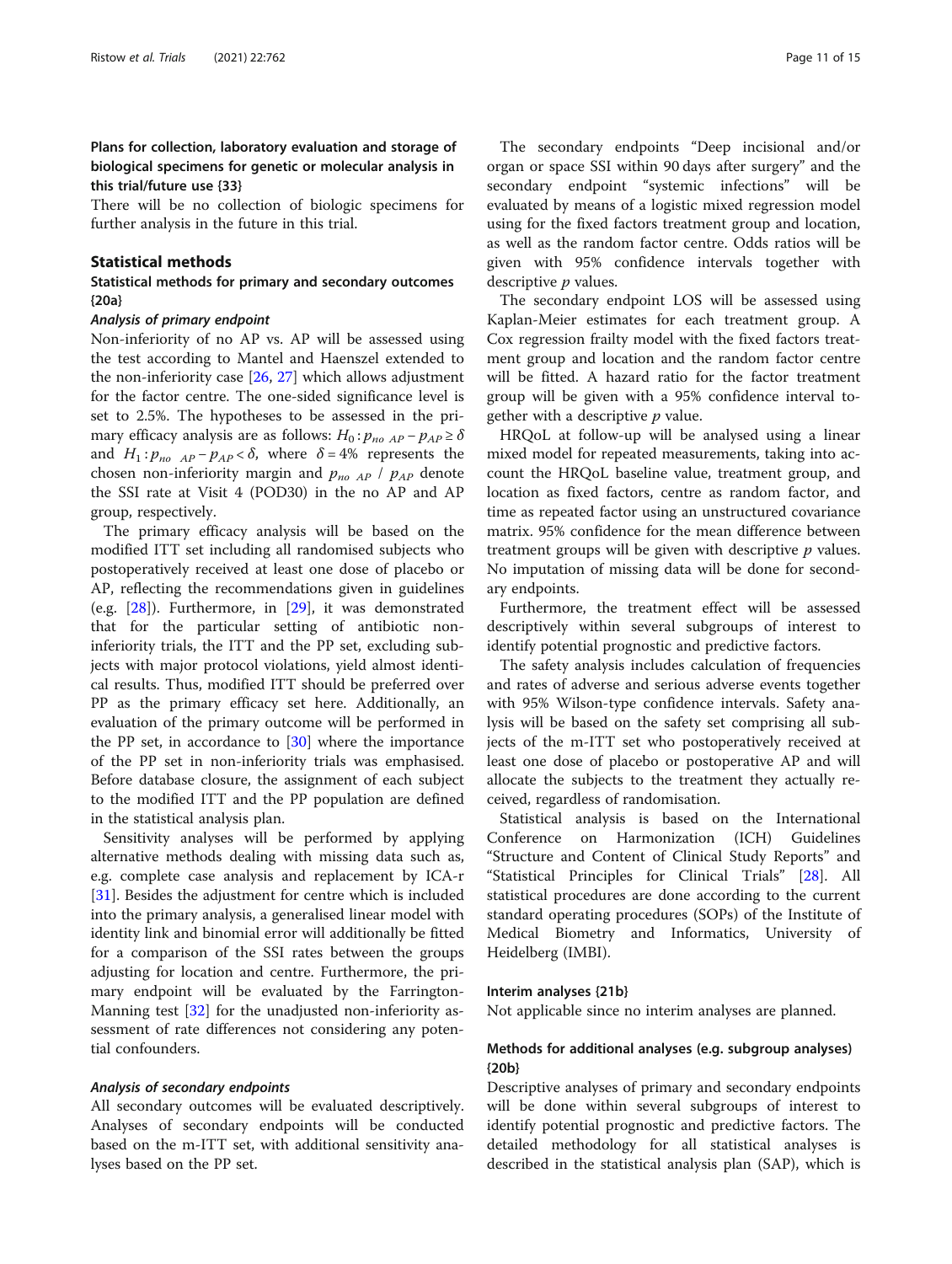finalised before database lock. Statistical analysis is performed using SAS v9.4 or higher.

# Methods in analysis to handle protocol non-adherence

and any statistical methods to handle missing data {20c} Missing data for the primary outcome variable due to loss to follow-up or early withdrawal before measurement of the primary endpoint will be replaced by using multiple imputation [[33](#page-14-0)], which takes the covariates treatment group, location (bimaxillary or mandibular osteotomy), and centre into account by application of the fully conditional specification method [[29\]](#page-14-0). This will be realised using the option "FCS" of the SAS "MI" procedure which is implemented in SAS 9.4.

Post-randomisation events will be handled as follows in accordance with the estimands framework. Subjects not undergoing surgery or not receiving at least one dose of postoperative AP or placebo will be excluded, which corresponds to a modified intention-to-treat principle and a principal stratum strategy, as not undergoing surgery or not receiving at least one dose of study treatment is independent of treatment allocation due to the blinded character of the trial. Patients who are lost to follow up or prematurely withdraw their consent before measurement of the primary endpoint will be considered as missing and multiple imputation will be used to impute the primary outcome of these patients, corresponding to a hypothetical strategy. Besides these events, other post-randomisation events will not be considered, thus reflecting a treatment policy approach, which means that the effect of randomised treatment is estimated irrespectively of other post-randomisation events not captured in the primary endpoint definition.

## Plans to give access to the full protocol, participant leveldata and statistical code {31c}

The datasets used and/or analysed during the current study can be made available by the corresponding author upon reasonable request and in agreement with the research collaboration and data transfer guidelines of the University of Heidelberg.

#### Oversight and monitoring

## Composition of the coordinating centre and trial steering committee {5d}

The steering committee (SC) is comprised of the coordinating investigator and his supporting coinvestigators, clinical experts not directly involved in the clinical trial and the responsible biometrician. The SC is responsible for the scientific integrity of the clinical trial protocol, the quality of the clinical trial conduct as well as for the quality of the final clinical trial report. The SC will decide on the recommendations made by the DMC.

## Composition of the data monitoring committee, its role and reporting structure {21a}

A Data Safety Monitoring Board (DSMB) will be set up to monitor safety aspects of the trial and to support the sponsor's decision-making regarding progress of the trial. The working methods of the committee are based on the guideline EMEA/CHMP/EWP/5872/03 Corr.

The tasks of the DSMB are to ensure the ethical conduct of the trial and to protect the rights and welfare of the involved patients. The DSMB consists of 3 experts representing the field of cranio-, oral and maxillo-facial surgery and statistics. Since the trial is carried out in a double-blind fashion, an external biometrician participates in the DSMB. The DSMB will be regularly informed of all safety aspects of the trial and will review the safety data. A meeting or telephone conference with the board will be scheduled approximately twice a year to review the trial's progress, to ensure adherence to the protocol, to advise whether to continue, modify, or stop the trial. The DSMB will also assess whether or not the recruitment plan is on target. Based on relevant information from within the trial or from other sources, the DSMB will monitor possible (serious) adverse events and may make a recommendation to the sponsor or to the SC to stop the trial at any time.

## Adverse event reporting and harms {22}

AEs will be ascertained by the investigators using nonleading questions, noted as spontaneously reported by the subjects to the medical staff or observed during any measurements on all clinical trial days. The observational period begins with the first administration of the IMP (day 0, postoperatively) and ends with the visit 8, POD90. However, all AEs observed up to POD90 will be followed up in order to determine their outcome. AEs will be documented in the subject file and in the eCRF. All AEs untoward medical events occurring prior to the beginning of the observational period will be recorded in the eCRF as medical history. All subjects who present AEs, whether considered associated with the use of the clinical trial medication or not, will be monitored by the responsible investigator to determine their outcome. This applies also to subjects who were withdrawn from the clinical trial.

The subjects should report any AEs occurring during the outsubject part to the clinical trial centre by phone.

All SAEs and their relevance for the benefit-risk assessment of the clinical trial will be evaluated continuously during the clinical trial and for the final report. All SAEs will be documented in the "Serious Adverse Event" form and must be reported by the investigator to the delegated Safety Department immediately, but not later than 24 h after the SAE becomes known. All SAEs will be subject to a second assessment by Sponsor's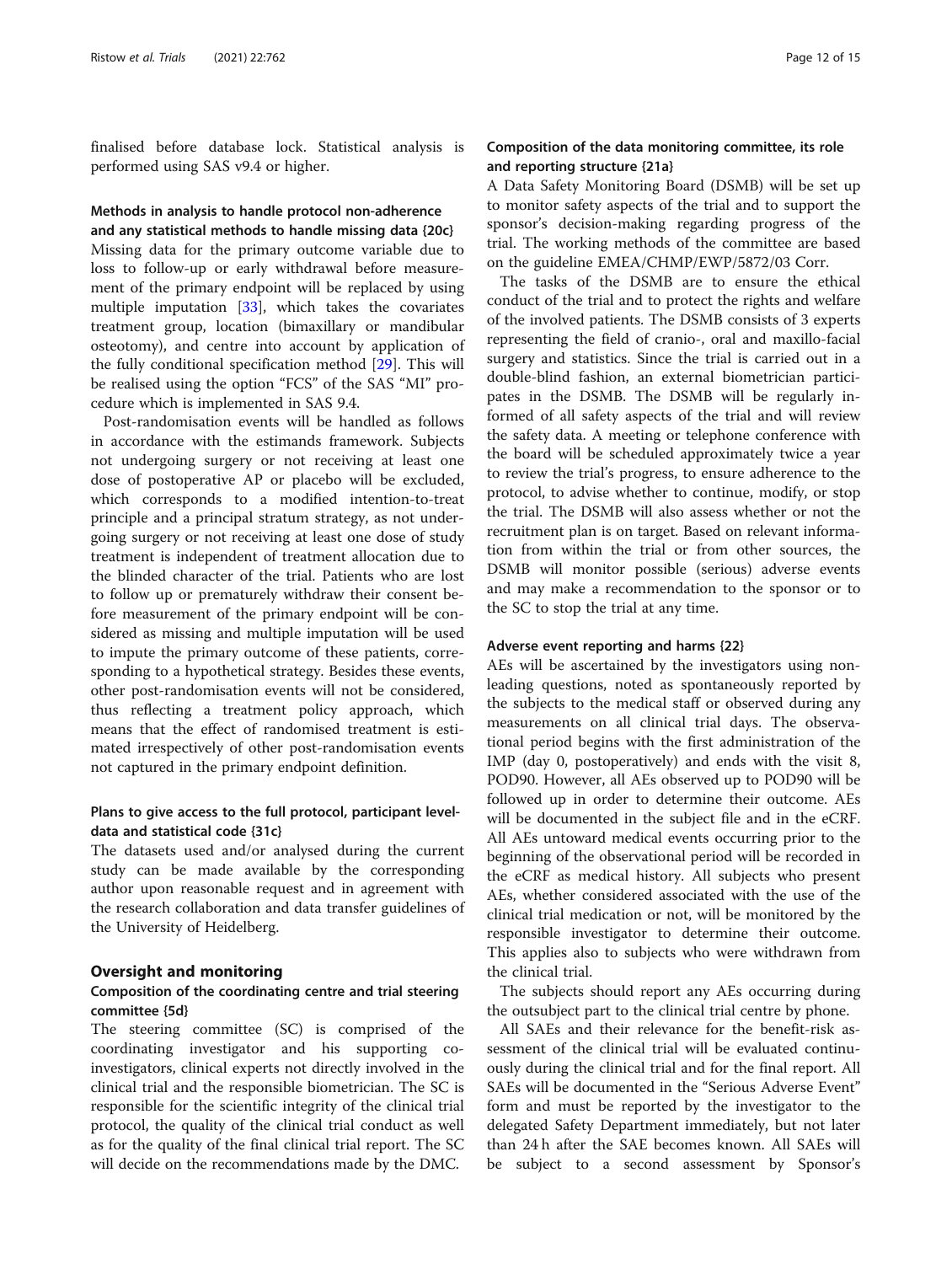designated person, who will be independent from the reporting investigator.

Pregnancy itself is not regarded as an adverse event. If a subject becomes pregnant during the course of the clinical trial, the treatment must immediately be discontinued. The outcome of any conception occurring between the first administration and 3 months after the last administration of the IMP will be followed up and documented. If any pregnancy, suspected pregnancy, or positive pregnancy test occurs in the course of the clinical trial, it must immediately be reported to the delegated Safety Department.

#### Frequency and plans for auditing trial conduct {23}

Regulatory authorities and/ or auditors authorised by the sponsor may request access to all source documents, eCRFs, and other clinical trial documentation. Direct access to these documents must be guaranteed by the investigator who must provide support at all times for these activities. The investigator will inform the sponsor immediately about a planned inspection.

## Plans for communicating important protocol amendments to relevant parties (e.g. trial participants, ethical committees) {25}

Before the start of the clinical trial, the clinical trial protocol, informed consent document, and any other appropriate documents will be submitted to the independent Ethics Committee (EC) as well as to the competent authority (BfArM).

A written favourable vote of the EC and an (implicit) approval by the competent authority are a prerequisite for initiation of this clinical trial. The statement of EC should contain the title of the clinical trial, the clinical trial code, the clinical trial site, and a list of reviewed documents. It must mention the date on which the decision was made and must be officially signed by a committee member. This documentation must also include a list of members of the EC present on the applicable EC meeting and a GCP compliance statement.

Coordination Centre for Clinical Trials (KKS) Heidelberg who is responsible for submitting the documents will keep a record of all communication with the EC and the regulatory authorities. Before the first subject is enrolled in the clinical trial, all ethical and legal requirements must be met. All planned substantial changes (see §10, [[1](#page-14-0)] of German GCP-Ordinance) will be submitted to the EC and the competent authority (BfArM) in writing as protocol amendments. They have to be signed by the sponsor and biometrician and approved by the EC and the competent authority.

### Dissemination plans {31a}

All information concerning the clinical trial is confidential before publication. Publication(s) and/or presentation(s) of the clinical trial results is encouraged after appropriate time for review and written agreement by the sponsor. The sponsor has to be provided with a draft of the abstract and/or manuscript for review and editorial comments at least 30 days prior to submission and/or presentation. Neither the sponsor nor the Coordinating Investigator has the right to prevent publication, except for patent or copyright purposes. Clinical trial data published or disclosed to third parties must not contain data that allow the identification of a subject.

### **Discussion**

OS is the surgical correction of a deformity of the jaw. It is a general term that includes several elective surgical techniques to correct facial deformity, the associated malocclusion and functional disorders related to the stomatognathic system [\[34](#page-14-0)]. Compared to other surgical procedures, OS are elective, worldwide standardised and therefore reproducible techniques that are usually performed by the same surgical teams, always in a stationary setting. Because the upper digestive tract is penetrated during OS, interventions are classified as clean-contaminated [\[35](#page-14-0)] and consequently AP might be mandatory in order to prevent surgical site infection when implant insertions are being performed.

Indeed, the role of bacterial biofilms from the surface of implants (as used for stabilisation of maxillary or mandible osteotomy segments) in the development of local or regional infectious complications is well recognised and has been evaluated in many experimental studies [\[36\]](#page-14-0). Some study authors advocate that morbidity can be kept to a minimum with adherence to general surgical principles [\[8](#page-14-0)]. Additionally, it is hypothesised that prophylactic antibiotics are of questionable value regarding the prevention of infections, and that their deployment could lead to the development of super infections and stimulate further resistances to antibiotics [[1\]](#page-14-0).

Hence, it is discussed whether the use of prophylactic antibiotics may reduce the postoperative infection rates [[2\]](#page-14-0). Therefore, many attempts have been made to determine the efficacy of AP after OS and highly heterogeneous results have led to a plethora of inconsistent recommendations within the literature  $[4]$  $[4]$ . Even systematic reviews incorporating meta-analyses focusing on this issue vary in their conclusions [[37\]](#page-14-0).

This shortcoming motivated the Cochrane collaboration to perform a systematic review in 2015 including 11 (out of 96 eligible) studies. An overall moderate quality of evidence was identified, thus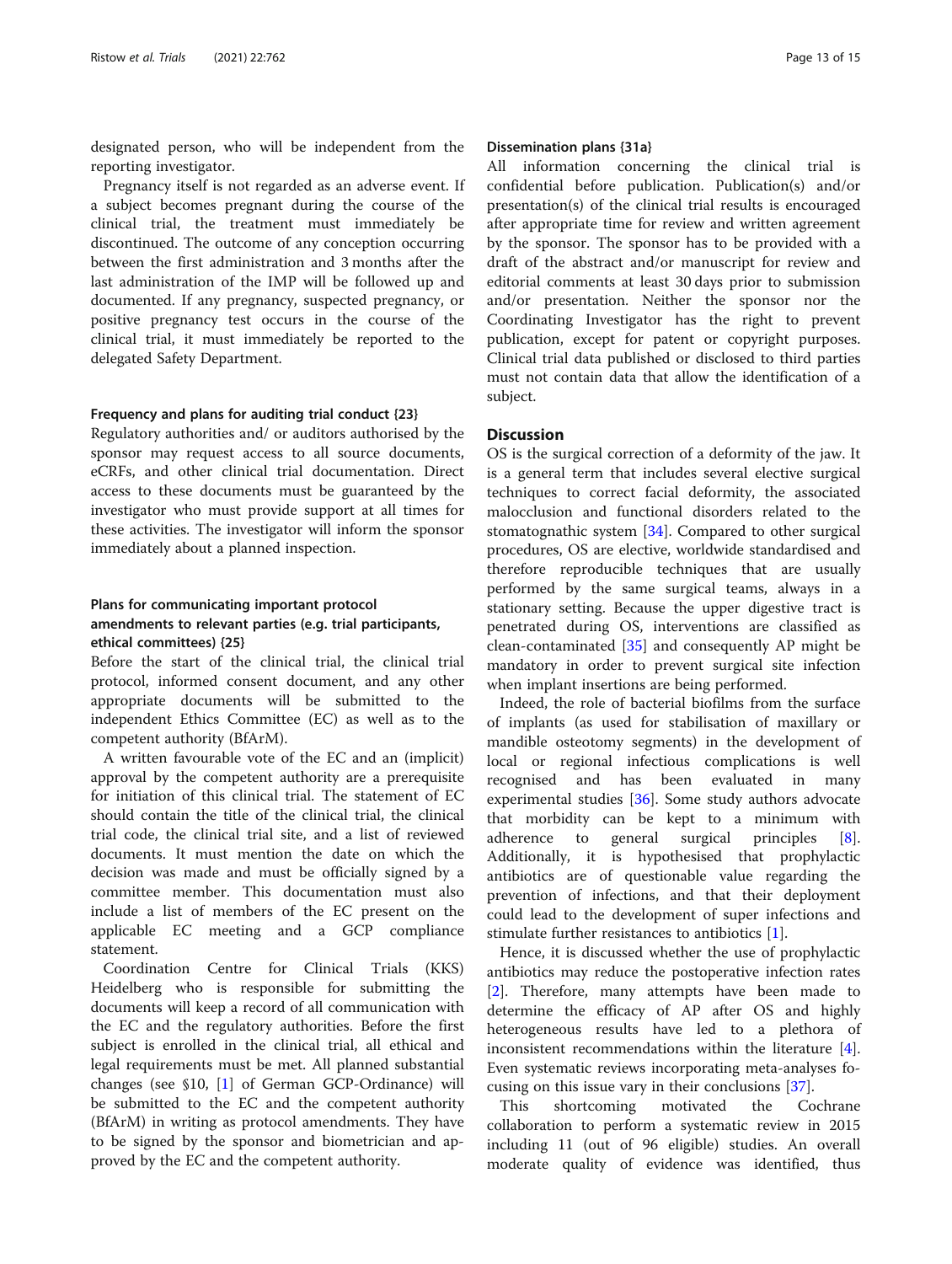

uncovering the need to perform a RCT in which additional outcomes besides surgical site infections are assessed [\[4](#page-14-0)]. However, current prospective RCTs fail Cochrane's appeal in respect to the study protocol, power estimation, bias and medication chosen [\[15\]](#page-14-0). In 2018, a newly performed meta-analysis highlights again this shortcoming and concludes that in the field of OS, most studies of antibiotic prophylaxis are poorly performed and reported [[20](#page-14-0)]. Therefore, scientific uncertainty remains with respect to the necessity, preferred antibiotic compound and optimal range of the prophylaxis.

## Trial status

Protocol Version: 3, Date: 25 February 2021. The duration of the clinical trial for each subject is expected to be 90 days. The overall duration of the clinical trial is expected to be approximately 54 months (details see Fig. 1) and the clinical phase 42 months. Recruitment of subjects will start in May 2021. The actual overall or recruitment duration may vary. Last subject out (LSO) is expected in October 2024.

#### Abbreviations

AE: Adverse event; AP: Antibiotic prophylaxis;

BDSG: Bundesdatenschutzgesetz (National Regulatory Requirements); BfArM: Bundesinstitut für Arzneimittel und Medizinprodukte (Federal Institute for Drugs and Medical Devices, Germany); CDC/KISS: Disease Control and Prevention criteria (CDC) and the "Krankenhaus-Infektions-Surveillance-System" (KISS); CRP: C-reactive protein; CTFG: Clinical Trial Facilitation Group; DFG: Deutsche Forschungsgemeinschaft; DMC: Data monitoring committee; DRG: (German) Diagnosis-related groups system; eCRF: Electronic case report form; EC: Ethics Committee; ECDC: European Center for Disease Prevention and Control; EUDRACT: European Union Drug Regulating Authorities Clinical Trials; FCS: Fully conditional specification; GCP: Good Clinical Practice;

GDPR: General Data Protection Regulation (EU Datenschutz-Grundverordnung (DSGVO)); HCG: Human Chorionic Gonadotropin (pregnancy hormone); HRQoL: Health-related quality of life; ICH: International Council on Harmonisation of Technical Requirements for Registration of Pharmaceuticals for Human Use; ID: Identification; IMBI: Institute of Medical Biometry and Informatics; IMP: Investigational Medicinal Product; INN: International Nonproprietary Name; iv: Intravenous; KKS: Coordination Centre for Clinical Trials (Koordinierungszentrum für Klinische Studien); LKP: Coordinating Investigator according to AMG (Leiter der Klinischen Prüfung); LOS: Length of hospital stay; LSI: Last subject in; LSO: Last subject out; MIC: Minimal inhibitory concentration; OHIP-G 14: Oral Health Impact Profile (HRQoL questionnaire); OS: Orthognathic surgery; POD: Postoperative day; RCT: Randomised controlled trial; SAE: Serious adverse event; SAP: Statistical analysis plan; SAS: SAS-software (SAS: Statistical Analysis Software); SC: Steering Committee; SF-36: Short Form – 36 (HRQoL questionnaire); SmPC: Summary of product characteristics; SOP: Standard operating procedure; SSI : Surgical site infection (defined by the CDC/KISS); V: Visit; WBC: White blood cell

#### Acknowledgements

Not applicable.

#### Authors' contributions {31b}

OR achieved funding, study design, and protocol development. CH, PM, and JH study design, protocol development. JK, MP, and CK trial methodologists and data management. SD and AD project management and costeffectiveness of design; CF funding, study design, protocol development. All authors contributed to the manuscript revision and read and approved the final version.

#### Funding {4}

Non-commercial study funded by DFG (Deutsche Forschungsgemeinschaft) GZ: RI2813/3-1. None of the funding sources had involvement in the study design or the collection of data or in the decision to submit this article for publication and will not have involvement in the analysis and interpretation of the data or in writing of the final report and the decision to submit for publication. Open Access funding enabled and organized by Projekt DEAL.

#### Availability of data and materials {29}

After publication of the primary objective, the data might be provided to interested scientists on request (e.g. for meta-analyses, health related registers or other scientific questions) in an anonymised way, if the members of the clinical trial group agree.